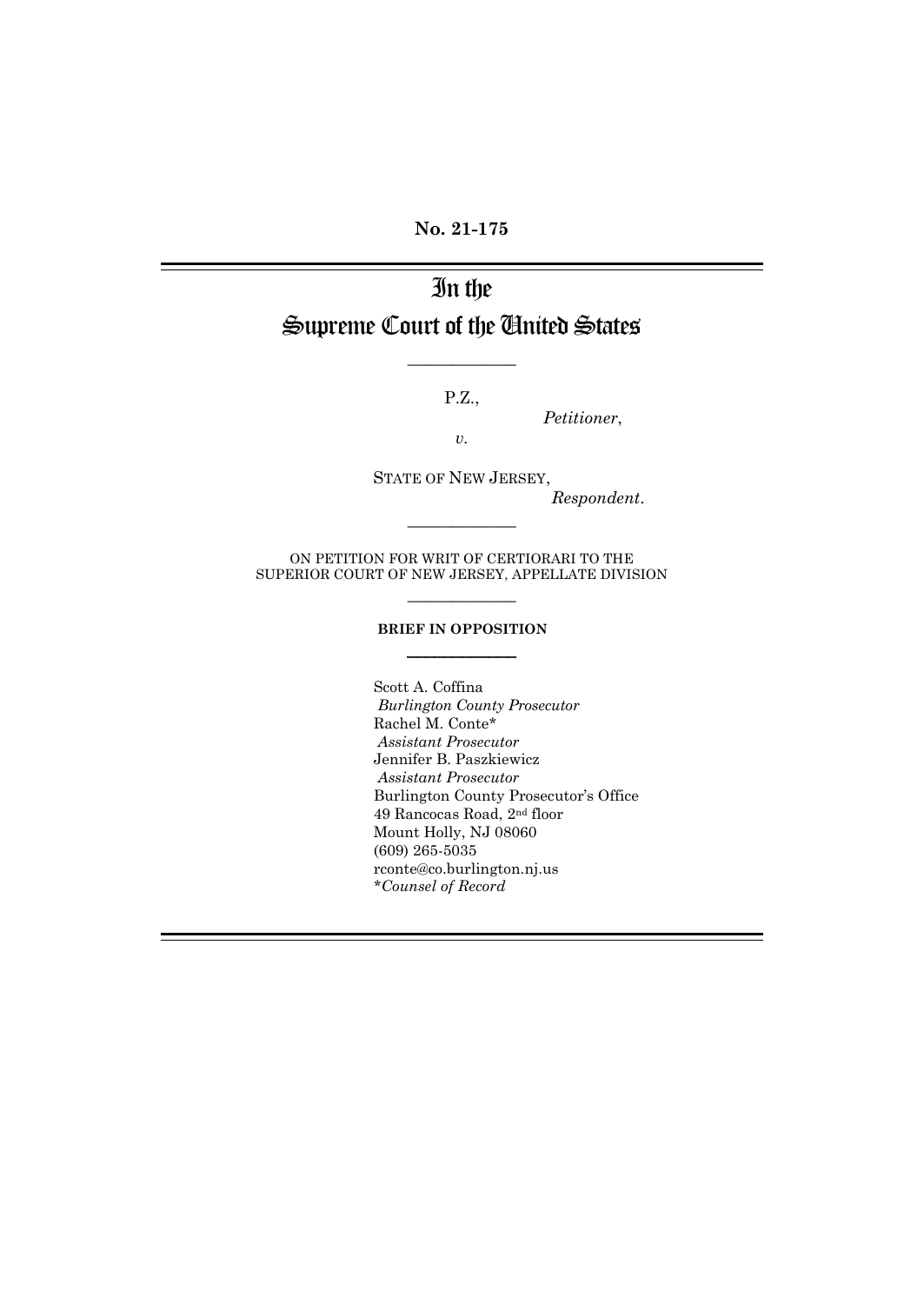### **TABLE OF CONTENTS**

| REASONS FOR DENYING THE PETITION5                                                                                                   |
|-------------------------------------------------------------------------------------------------------------------------------------|
| I. This Court Should Decline Jurisdiction Be-<br>cause Petitioner Did Not Raise A Second<br>Amendment Challenge or Fourth Amendment |
| II. In The Alternative, This Petition Should Be                                                                                     |
|                                                                                                                                     |

### $i$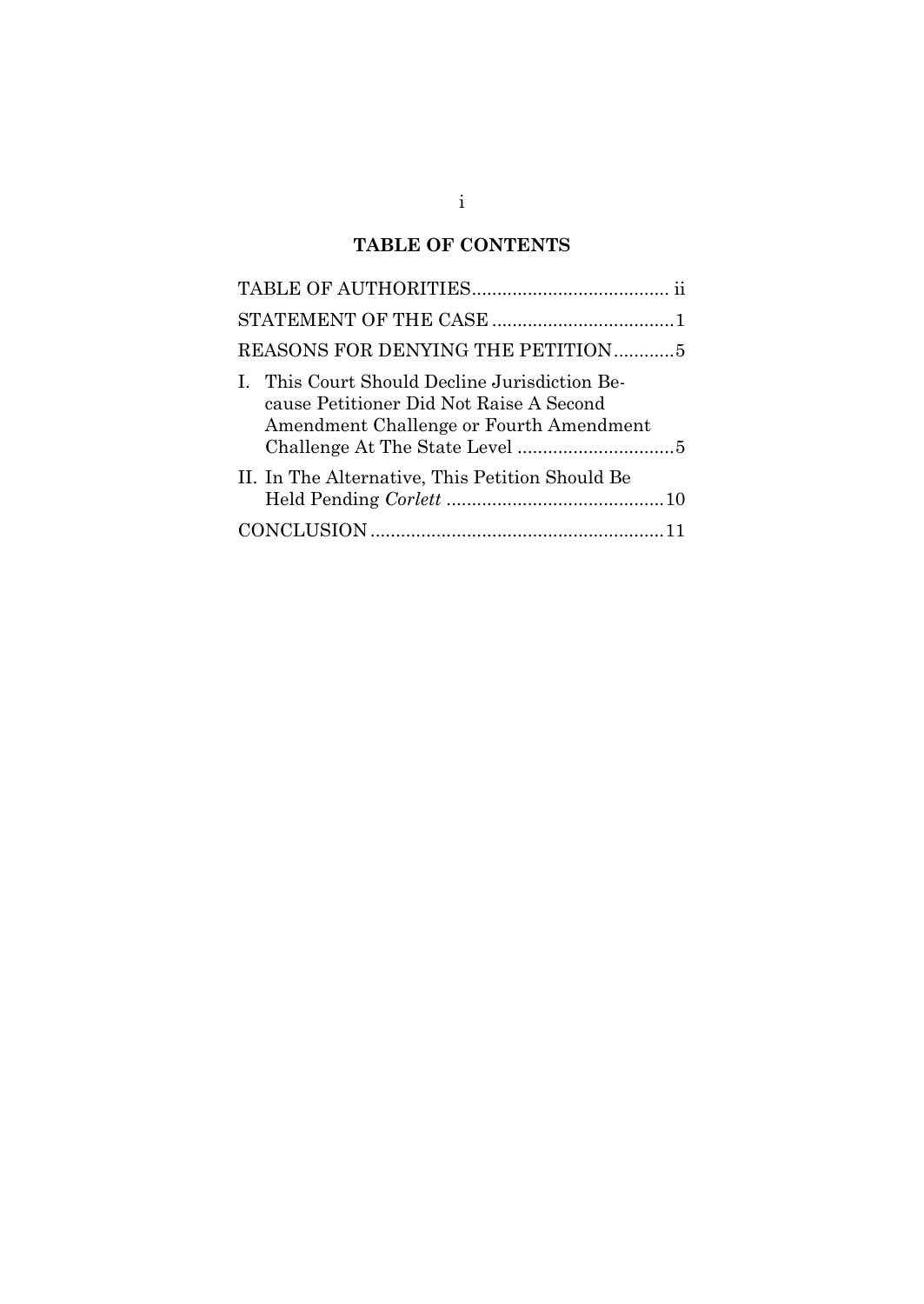# **TABLE OF AUTHORITIES**

### **CASES**

| Adams v. Robertson,                               |
|---------------------------------------------------|
|                                                   |
| Cardinale v. Louisiana,                           |
| Exxon Corp. v. Eagerton,                          |
| Howell v. Mississippi,                            |
| Illinois v. Gates,                                |
| Lee v. Kemna,                                     |
| McGoldrick v. Compagnie Generale Transatlantique, |
| Oswings v. Norwoods Lessee,                       |
| Street v. New York,                               |
| Webb v. Webb,                                     |

ii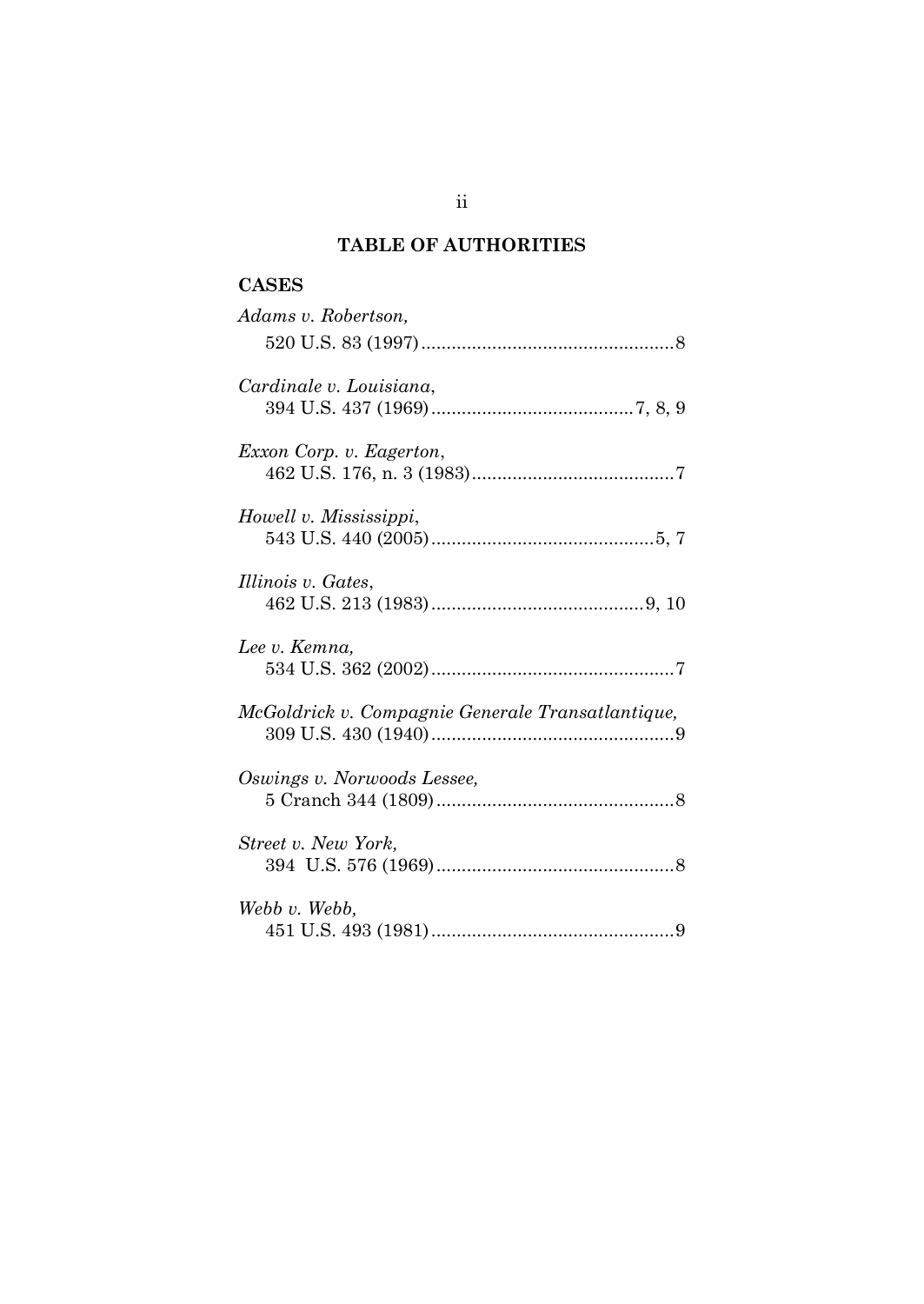| In re Forfeiture of Pers. Weapons and Firearms Iden- |  |
|------------------------------------------------------|--|
| tification Card belonging to F.M., 139 A.2d. 67      |  |
|                                                      |  |

# **STATUTES**

### iii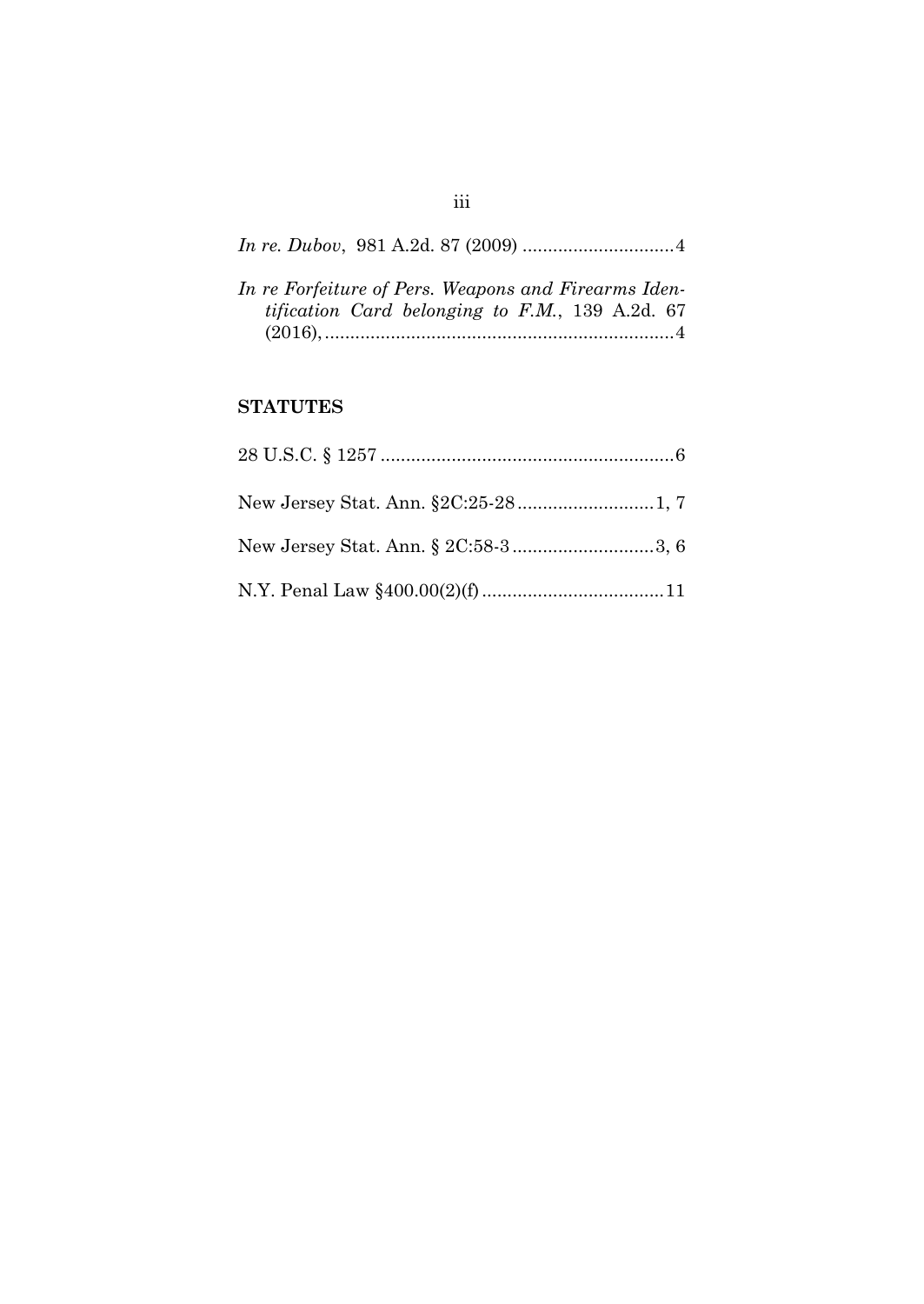#### **STATEMENT OF THE CASE**

1. New Jersey's Prevention of Domestic Violence Act of 1991, N.J. Stat. Ann §§ 2C:25-17 to -35, authorizes the seizure of any weapon in the possession of a person against whom a temporary restraining order has issued. Specifically, N.J. Stat. Ann. § 2C:25-28(j) provides that a court may issue an order "forbidding the defendant from possessing any firearm or other [enumerated] weapon" and requiring a search for "any such weapon at any location where the judge has reasonable cause to believe the weapon is located and the seizure of any firearms purchaser identification card or permit to purchase a handgun issued to the defendant and any other appropriate relief."

Pursuant to a state-court order dated May 25, 2018, Petitioner P.Z.'s personal firearms and New Jersey firearms purchaser identification card were seized pursuant to the Domestic Violence Act after P.Z.'s former girlfriend, J.S., sought and obtained a temporary restraining order against him. Pet. App. 1-2, Pet. App. Div. brief 1, 4-5. Petitioner and J.S. were involved in a dating relationship from 2006 through 2014 and have a child together, who was born in 2010. Pet. App. Div. brief 2. J.S. has residential custody of the child. After dissolution of their relationship, Petitioner and J.S. were initially able to resolve any issues regarding the child amicably; however, their relationship deteriorated.

J.S. filed for the temporary restraining order after Petitioner was tracking her movements and those of their child, was covertly filming their parenting exchanges, and used offensive language towards her. She also alleged that Petitioner: threated not to let her see their child again, threatened to ruin her husband's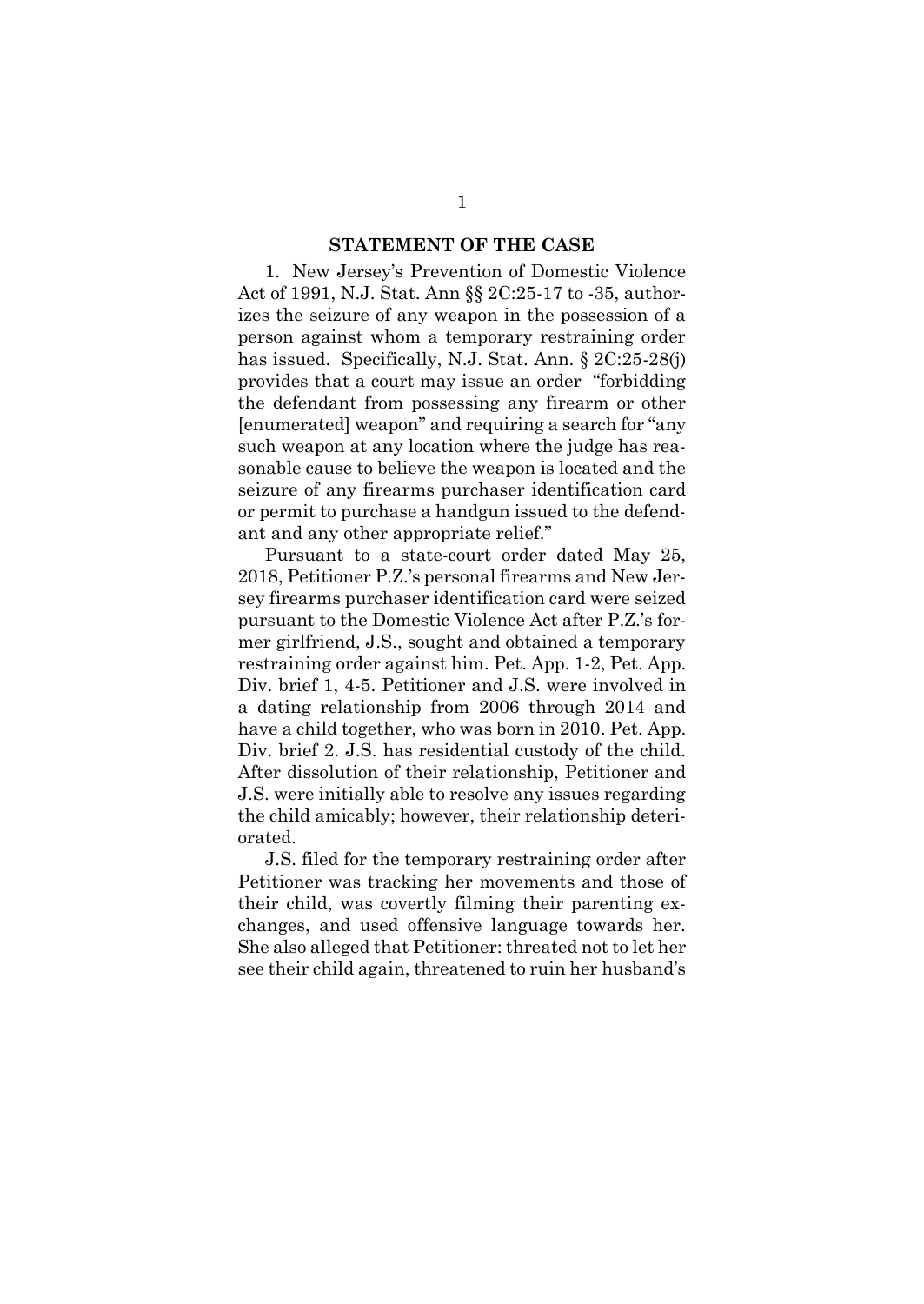career, had abused animals, had untreated post-traumatic stress disorder, and had tried to commit suicide during a military deployment. J.S. also alleged that in 2010, while she was pregnant with their child, Petitioner pointed a loaded firearm in her face. Pet. App. 2-3, Pet. App. Div. brief 4-6.

J.S. filed in the Superior Court of New Jersey, Chancery Division, Family Part, for a temporary restraining order that was granted on May 25, 2018, and amended on June 1, 2018. Pet. App. 2, Pet. App. Div. brief 1. The temporary restraining order authorized seizure of any weapons in Petitioner's possession, as well as his New Jersey firearms purchaser identification card. Twenty-seven weapons and Petitioner's firearms purchaser identification card were seized from Petitioner's home in Ocean County, New Jersey. Pet. App. 3, Pet. App. Div. brief 7.

2. On June 5, 2018, after a hearing, the Family Part judge dismissed the temporary restraining order and declined to issue a final restraining order against Petitioner. Pet. App. 3. On September 6, 2018, the Burlington County Prosecutor's Office served Petitioner with notice of its intention to obtain title of the seized weapons and revoke defendant's ability to own or use the weapons in the future. Pet. App. 3, Pet. App. Div. brief 7. In an order issued on August 7, 2019, *nunc pro tunc* to June 3, 2019, the Superior Court of New Jersey, Chancery Division, Family Part, granted the State's petition for forfeiture of Petitioner's weapons and firearms purchaser identification card for two reasons. First, the court found that pursuant to New Jersey Stat. Ann. § 2C:58-3(c)(5), Petitioner's posses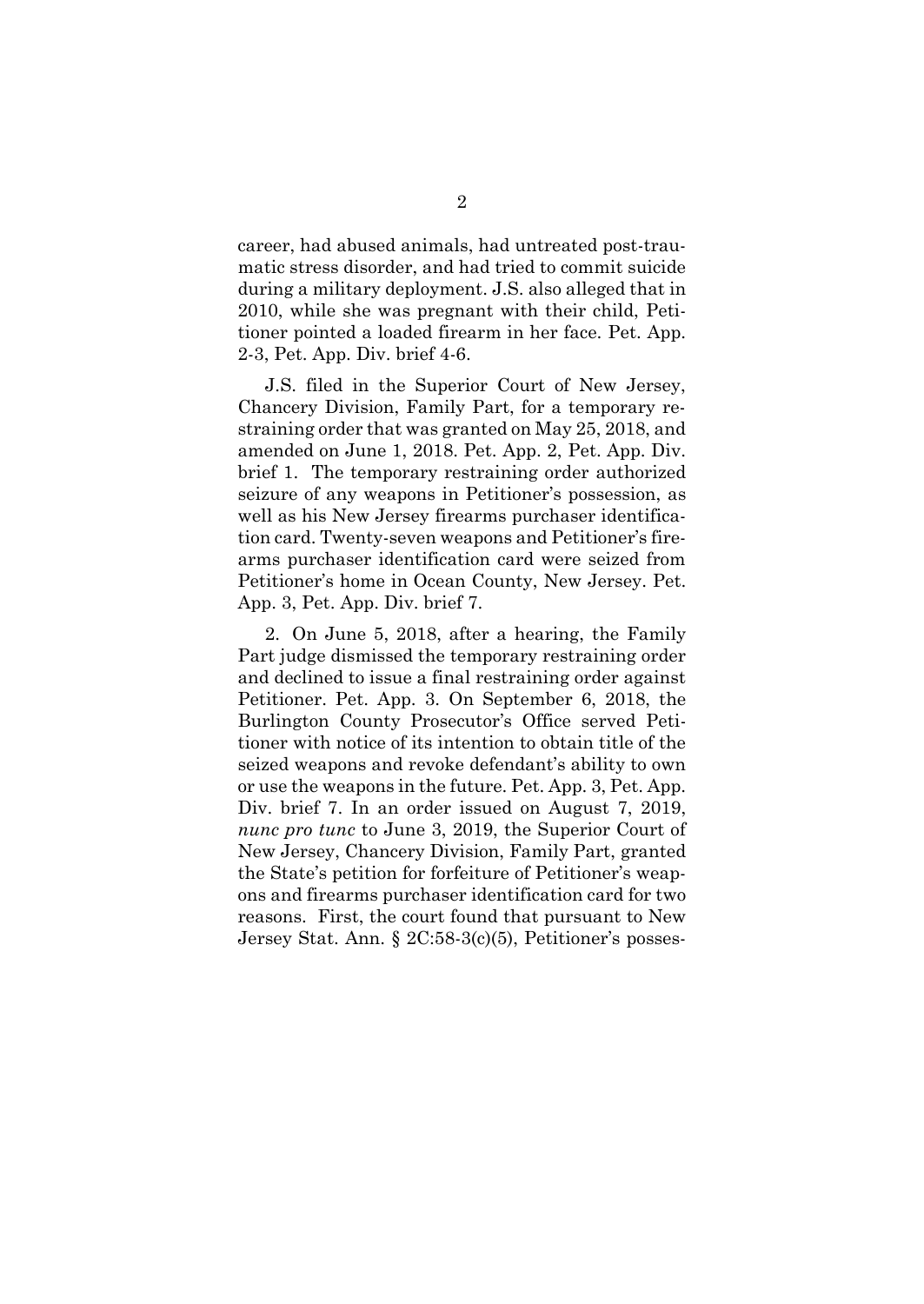sion of firearms is "contrary to the interest of the public health, safety, and welfare" as "one of the weapons seized in this matter, specifically the Century Arms semi-automatic firearm (s/n 29NC12685), is a prohibited assault firearm pursuant to [New Jersey Stat. Ann.] § 2C: 39-1w(2), and [Petitioner] knowingly possessed same." Second, the court ordered forfeiture of Petitioner's weapons and firearms purchaser identification card pursuant to New Jersey Stat. Ann. § 2C:58-3c(3) "as he admittedly has post-traumatic stress disorder (PTSD)" and "[t]he court finds that PTSD would make it unsafe for [Petitioner] to handle firearms and [Petitioner] has failed to produce a certificate of a medical doctor or psychiatrist licensed in New Jersey, or other satisfactory proof, that he is no longer suffering from that disability in a manner that would interfere with or handicap him in the handling of firearms." Pet. App. 3, 12-13, 28.

3. Petitioner filed a Notice of Appeal to the Superior Court of New Jersey, Appellate Division. In his brief before the Appellate Division, Petitioner raised a number of state-law claims. Pet. App. Div. brief 1-65. Petitioner did not raise any Fourth Amendment Claim. Pet. App. Div. brief 1-65. As to the Second Amendment, Petitioner purported to raise a Second Amendment claim but expressly acknowledged that he had failed to raise that claim in the Family Part. See Pet. App. Div. brief 59 (Petitioner acknowledging that his Second Amendment claim was "Not Raised Below").

The Appellate Division affirmed the Family Part, rejecting all of Petitioner's claims. Pet. App. 1-26. The court first concluded that probable cause supported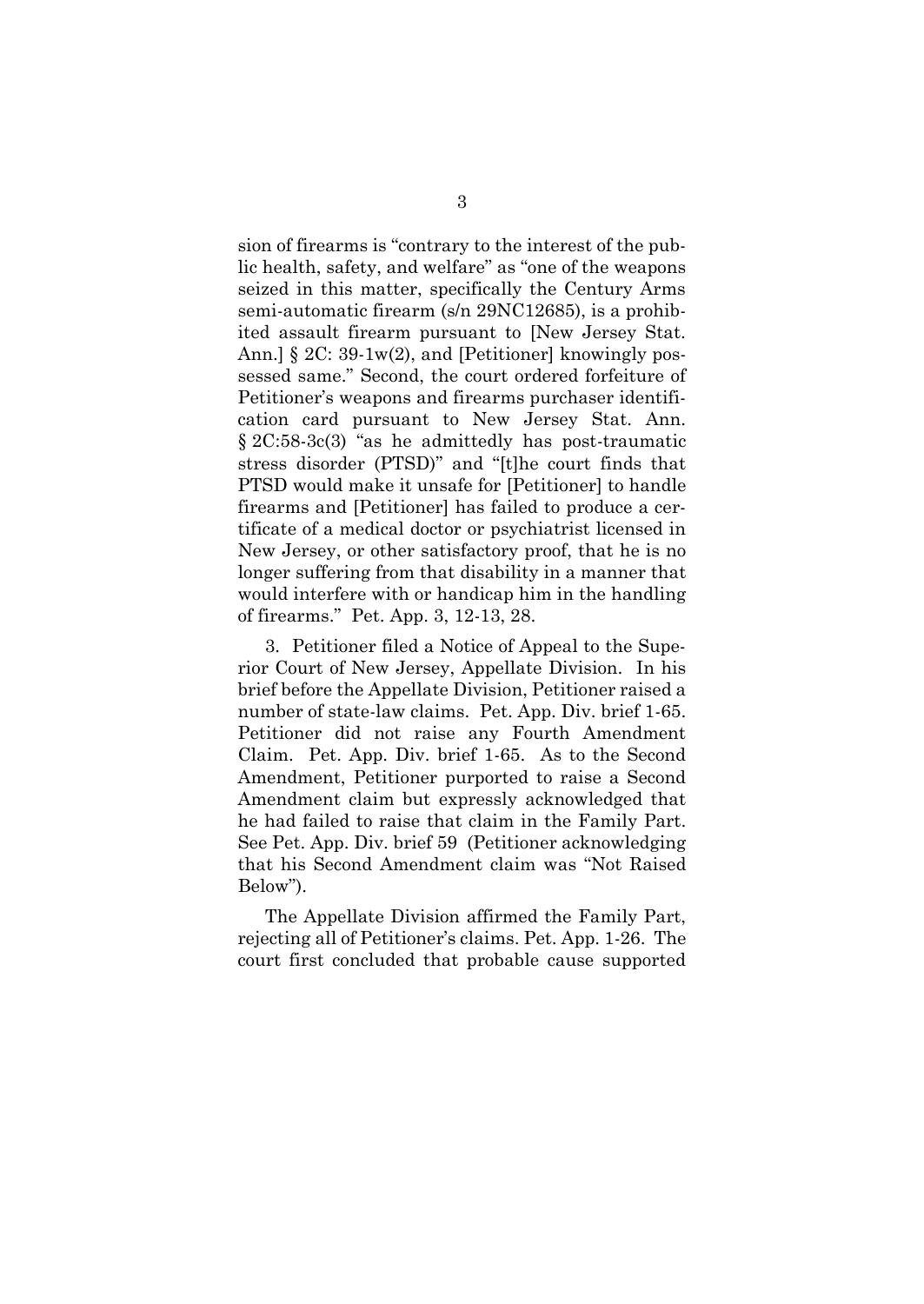the search and seizure of Petitioner's weapons and firearms purchaser identification card pursuant to New Jersey Stat. Ann. § 2C:25-28(g) because the search and seizure "were necessary to protect the life and well-being of J.S." The court noted that this probable cause does not support a search for evidence of criminality but is intended to protect the victim of domestic violence from further acts of violence. Pet. App. 6-11. Second, the court concluded that the Family Part properly considered evidence of Petitioner's untreated post-traumatic stress disorder, a diagnosis he concedes. Pet. App. 11-13. Third, the court held that the Family Part judge properly took judicial notice of the definition of post-traumatic stress disorder, as defined by the Diagnostic and Statistical Manual of Mental Disorders, Fifth Edition, in rendering its decision on the State's forfeiture application. Pet. App. 13- 15.

The court also concluded that the Century Arms rifle seized from Petitioner was properly found to be a prohibited assault rifle, that Petitioner possessed the rifle knowing it was an illegal assault firearm, and that the forfeiture action was properly filed. The court next held that the Family Part properly excluded evidence of an ongoing custody matter and a DCPP investigation regarding J.S.'s husband. Pet. App. 15-25

The Appellate Division declined, however, to consider Petitioner's various arguments that New Jersey Stat. Ann. § § 2C:58-3(c)(5) and 3(c)(8) violate the Second Amendment because Petitioner failed to raise any such argument in the Family Part. Pet. App. 25-26 (Petitioner "failed to raise this argument below, and therefore we decline to address it"). In any event, the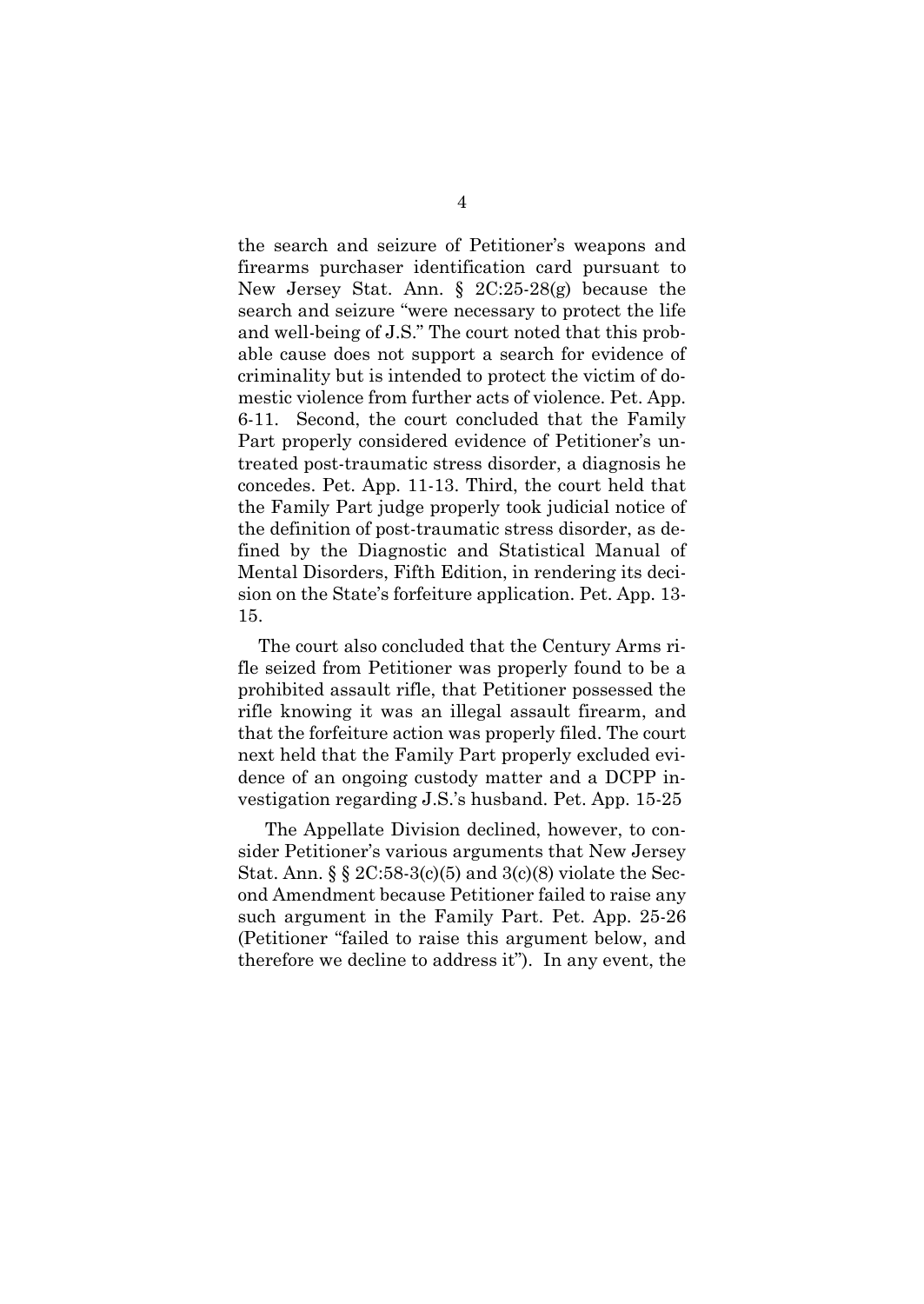Appellate Division noted that the New Jersey Supreme Court had "recently addressed [Petitioner's Second Amendment] argument and rejected it," citing *In re Forfeiture of Pers. Weapons and Firearms Identification Card belonging to F.M.*, 139 A.2d. 67, 78-80 (2016), and *In re. Dubov*, 981 A.2d. 87, 91-92 (2009). Pet. App. 25-26, Pet. App. Div. brief 59.

The Supreme Court of New Jersey denied Petitioner's petition for certification without comment. Pet. App. 33.

#### **REASONS FOR DENYING THE PETITION**

This Court should decline to exercise jurisdiction because Petitioner did not properly present any Second or Fourth Amendment claims in state court. This Court has "almost unfailingly refused to consider any federal law challenge to a state court decision" that was not "addressed by or properly presented to the state court that rendered the decision we have been asked to review," *Howell v. Mississippi*, 543 U.S. 440, 445 (2003), and it should do the same here. Even if this Court had jurisdiction, it should hold this case pending review of a case raising a substantially similar question: *New York State Rifle & Pistol Association Inc. et. al. v. Keith M. Corlett*, No. 20-843.

**I. This Court Should Decline Jurisdiction Because Petitioner Did Not Raise A Second Amendment Challenge or Fourth Amendment Challenge At The State Level.**

Although the Petition purports to raise questions under the Second and Fourth Amendments, Petitioner did not properly preserve these issues below,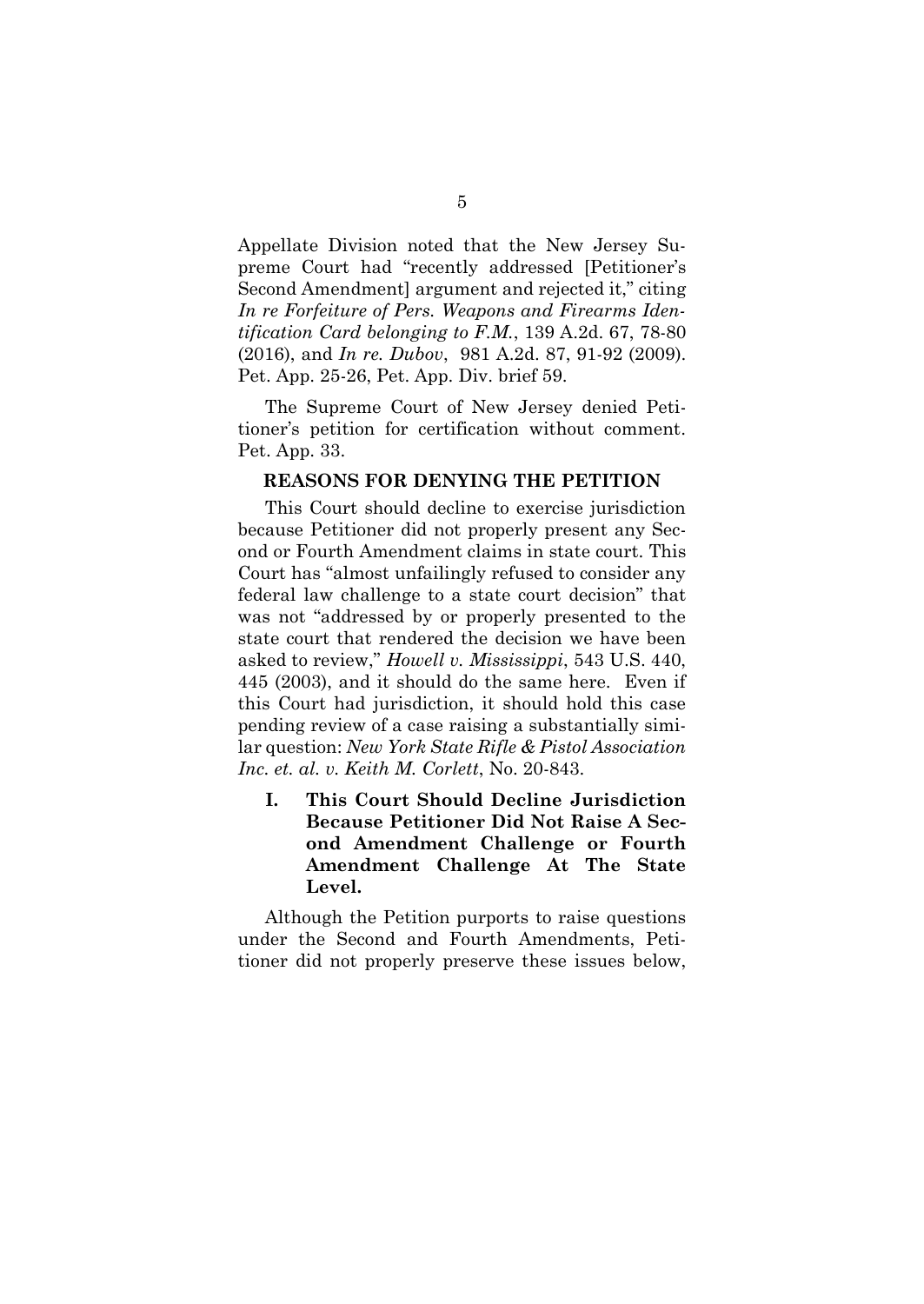and the New Jersey courts did not rule upon them. This Court thus lacks jurisdiction to review the questions presented.

28 U.S.C. § 1257(a) give this Court the power to review "final judgments or decrees rendered by the highest court of a State in which a decision could be had…where any … right is *specially set upon or claimed* under the Constitution of the treaties or the statutes…of the United States." Here, the rights Petitioner claims under the Second and Fourth Amendments were not "specially set up or claimed" in the courts below. Petitioner acknowledged that he made no Second Amendment claim before the trial court, Pet. App. Div. brief 59. And his attempt to raise a Second Amendment claim for the first time on appeal was soundly rejected by the state Appellate Division, which noted that Petitioner "failed to raise this argument below, and therefore we decline to address it." Pet. App. 25-26. Despite declining to reach the merits of the issue, the Appellate Division noted that N.J. Stat. Ann.  $\S 2C:58-3(c)(5)$  and  $(c)(8)$  have been upheld against Second Amendment challenge. Pet. App. 26.

Additionally, Petitioner made no Fourth Amendment claim before the trial court, nor to the Appellate Division. Indeed, Petitioner acknowledges in his petition that in New Jersey, a party may not raise a Fourth Amendment claim in a civil matter or where he has not been arrested or charged and no penal consequences are contemplated. Pet. 31-32. Instead, Petitioner advanced state law, case-specific factual claims—namely, that there was no probable cause demonstrating that the search and seizure of his weapons was proper under N.J. Stat. Ann. § 2C:25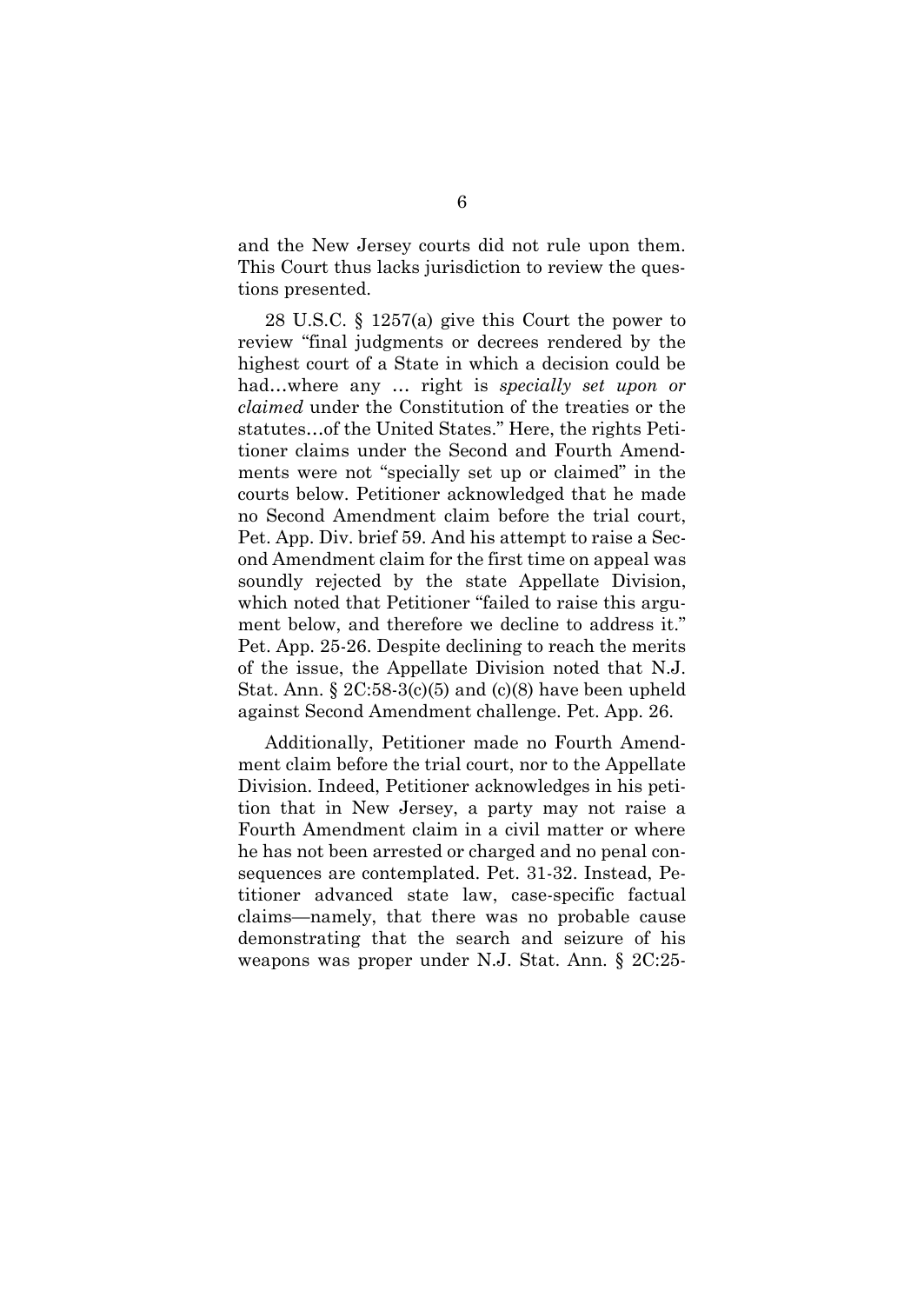28(j), a provision of New Jersey's Prevention of Domestic Violence Act. Petitioner did not raise this issue on petition for certification to the New Jersey Supreme Court. Pet. App. 33.

The New Jersey Supreme Court, for its part, denied Petitioner's petition for certification without comment. Pet. App. 33.

As a result, Petitioner did not properly preserve, and no court below passed upon, any of the questions upon which Petitioner seeks certiorari. That failure is fatal to the Petition because this Court has "almost unfailingly refused to consider any federal-law challenge to a state-court decision unless the federal claim was either addressed by or properly presented to the state court that rendered the decision we have been asked to review." *Howell*, 543 U.S. at 443. In these circumstances, this Court has a "long line of cases clearly stating" that the failure to present a federal claim in state court is a jurisdictional bar. *Howell*, 543 U.S. at 445; *Lee v. Kemna*, 534 U.S. 362, 388 (2002); *Exxon Corp. v. Eagerton*, 42 U.S. 176, 181 n. 3 (1983); *Cardinale v. Louisiana*, 394 U.S. 437, 438-39 (1969). As the *Cardinale* Court noted, the Judiciary Act of 1789 does not vest the Supreme Court with jurisdiction unless a federal question was raised and decided in the state court below. "If both of these do not appear in the record, the appellate jurisdiction fails." *Cardinale*, 394 U.S. at 438 (citing *Oswings v. Norwoods Lessee*, 5 Cranch 344 (1809)). That is true here.

The burden of proving that the issues were properly presented rests upon the petitioner. See *Adams v. Robertson*, 520 U.S. 83, 86-87 (1997) (dismiss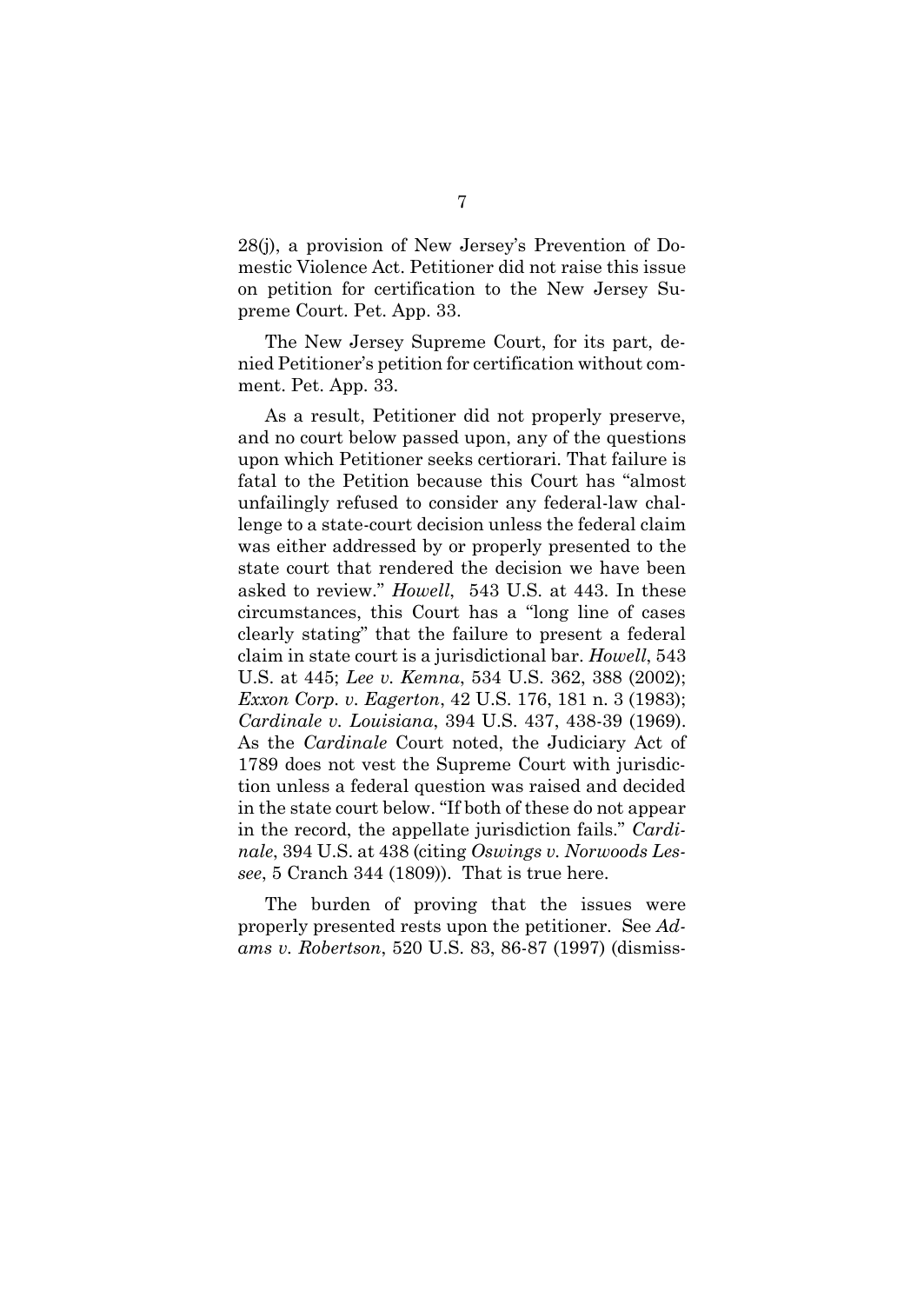ing writ of certiorari as improvidently granted because "Petitioners have failed to establish that they properly presented the issue to [the state] court). Here, the decisions of the trial court and the Appellate Division, as well as the denial of certification by the New Jersey Supreme Court, are all devoid of substantive decisions respective Petitioner's Second and Fourth Amendment claims. Thus, "when, as here, the highest state court has failed to pass upon a federal question, it will be assumed that the omission was due to want of proper presentation in the state courts, unless the aggrieved party in this Court can affirmatively show the contrary." *Street v. New York*, 394 U.S. 576, 582 (1969). Petitioner has made no such showing.

Prudential reasons also favor denial of certiorari. As the *Cardinale* Court noted, there are "sound reasons" to reject petitions where the question presented was not raised below." 394 U.S. at 439. "Questions not raised below are those on which the record is very likely to be inadequate, since it certainly was not compiled with those questions in mind." *Id.* Although this Court has reserved its right "only in exceptional cases, and then only in cases coming from the federal courts" to "consider[] questions urged by a Petitioner or appellant not pressed or passed upon in the courts below," *McGoldrick v. Compagnie Generale Transatlantique*, 309 U.S. 430, 434 (1940), this case is neither an exceptional one nor one that came from the federal courts.

When, as here, a state statute is challenged, the requirement that the challenge be properly raised in the state courts is even more crucial. "[I]t is important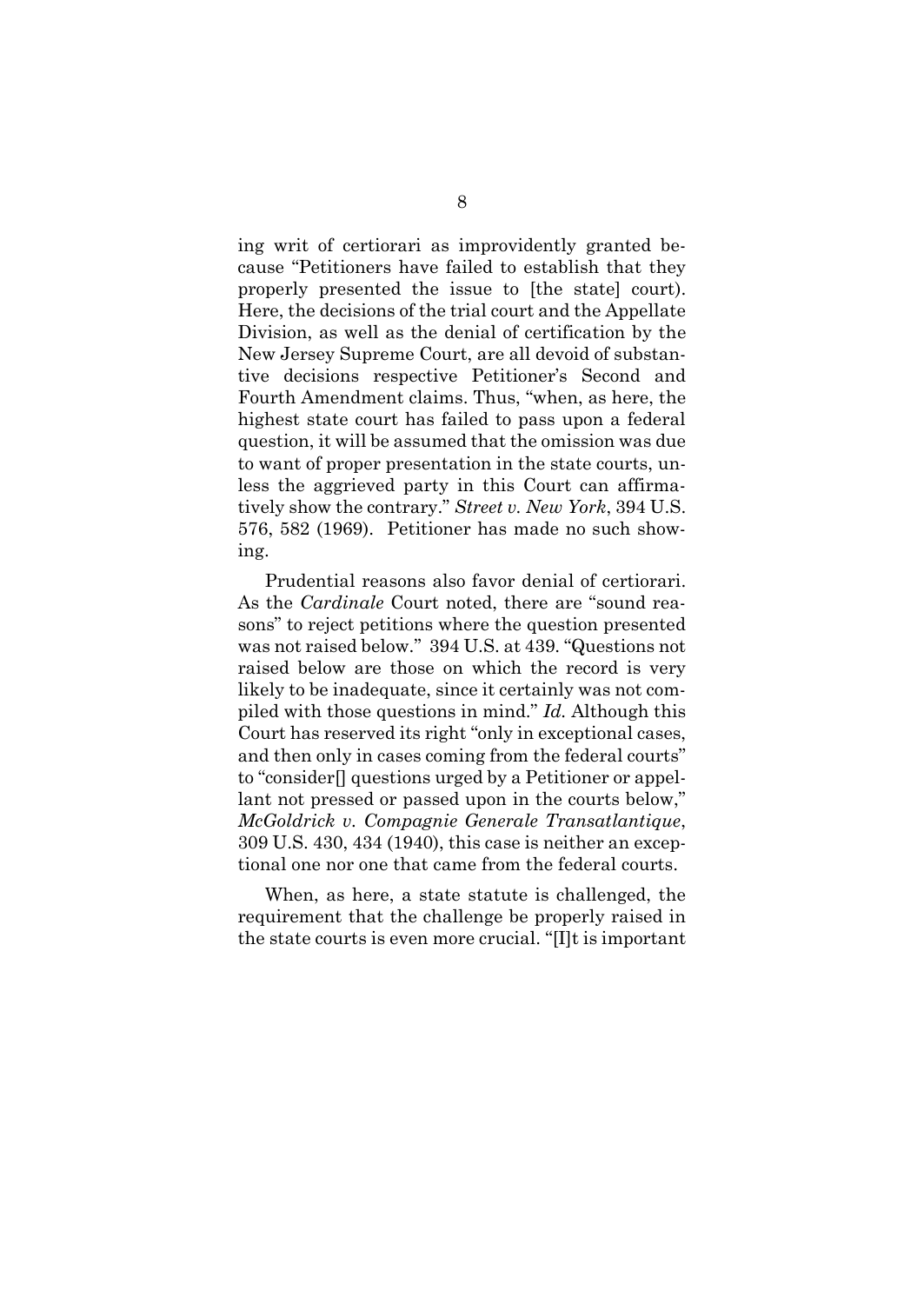that state courts be given the first opportunity to consider the applicability of state statutes in light of constitutional challenge, since the statutes may be construed in a way that saves their constitutionality." *Cardinale*, 394 U.S. at 439. The Court added that it is possible that "the issue may be blocked by an adequate state ground," and although "States are not free to avoid constitutional issues on inadequate state grounds, they should be given the first opportunity to consider them." *Id.* As this Court has repeatedly admonished, comity requires that challenges first be presented to the state court, as "it would be unseemly in our dual system of government' to disturb the finality of state judgments on a federal ground that the state court did not have occasion to consider." *Adams*, 520 U.S. at 90 (quoting *Webb v. Webb*, 451 U.S. 493, 500 (1981)).

That the state court presentation and review requirement is critical is evident in *Illinois v. Gates*, 462 U.S. 213 (1983), where this Court requested—after briefing and argument—the parties to address an additional question regarding the application of the exclusionary rule to a Fourth Amendment case. But after review of the record, the Court concluded that this additional question "was not presented to the Illinois courts and, accordingly," could not be reviewed by the Court. *Id.* at 217. The Court so held even though the plaintiffs in *Gates* "expressly raised, at every level of the Illinois judicial system, the claim that the Fourth Amendment had been violated by the actions of the Illinois police and that the evidence seized by the officers should be excluded from their trial." *Id.* at 220. However, because the State- which petitioned for certiorari- did not "raise[] or address[] the question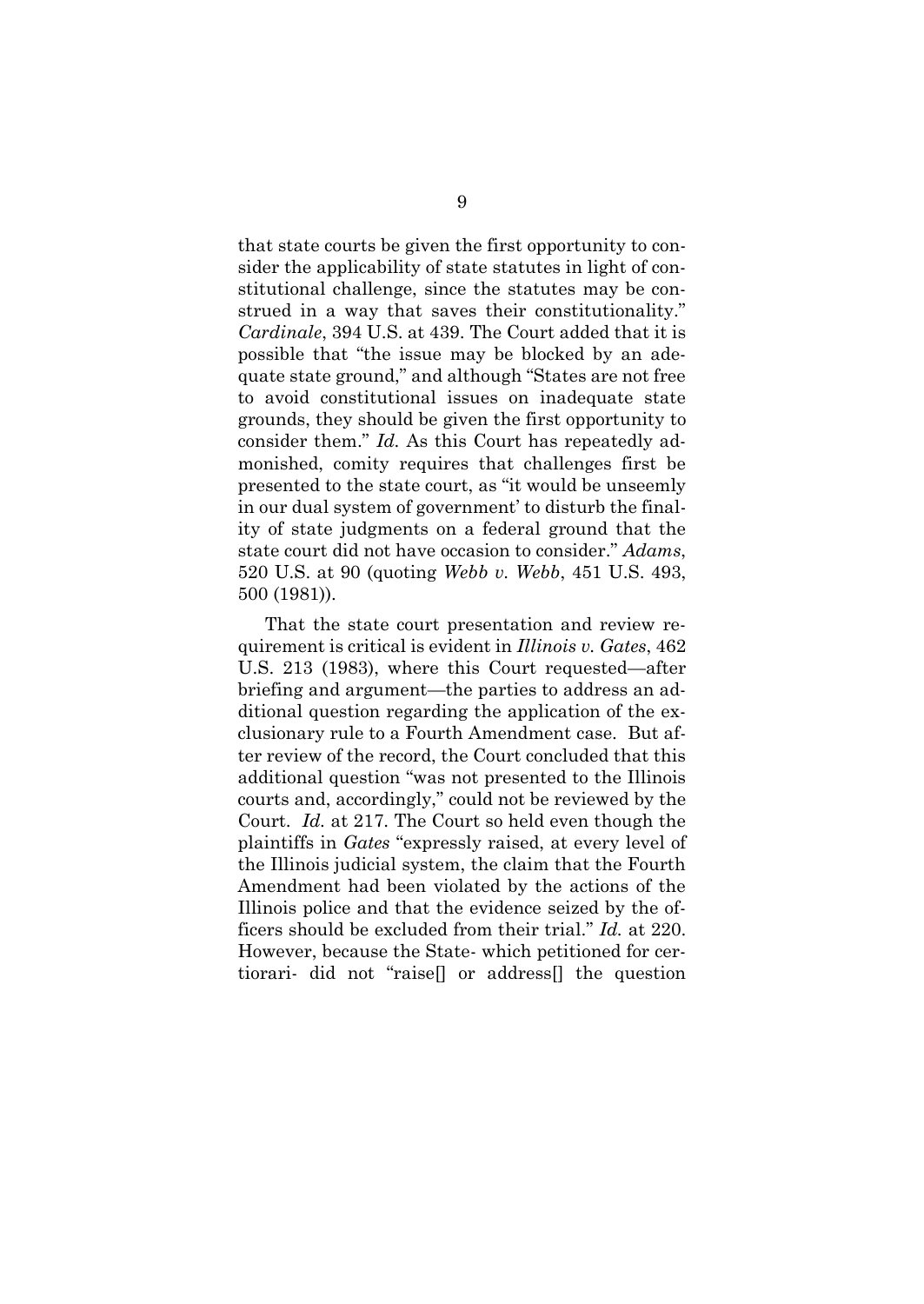whether the federal exclusionary rule should be modified" in the courts below, this Court could not review the issue. *Id.* ("Whether the 'not pressed or passed upon below' rule is jurisdictional, as our earlier decisions indicate, or prudential, as several of our later decisions assume, nor whether its character might be different in cases like this from its character elsewhere, we need not decide.") In the instant petition, no party raised the Second or Fourth Amendment issues in the state courts below.

Whether this Court relies upon jurisdictional or prudential grounds, the result should be the same: the Petition should be denied due to Petitioner's failure to present his Second and Fourth Amendments claim to the very state courts whose judgment he now seeks to reverse.

### **II. In The Alternative, This Petition Should Be Held Pending** *Corlett***.**

The jurisdictional defect in this case requires denial of the petition; however, even if the defect did not exist, this Court should not grant the Petition because similar Second Amendment issues are presented in a case where certiorari has already been granted.

On April 26, 2021, this Court granted a petition for a writ of certiorari in *New York State Rifle & Pistol Association Inc. et.al. v. Keith M. Corlett*, No. 20-843. The Court limited the grant to the following question: "Whether the State's denial of Petitioners' application for concealed carry-licenses for self-defense violated the Second Amendment." That case is pending this Court's review.